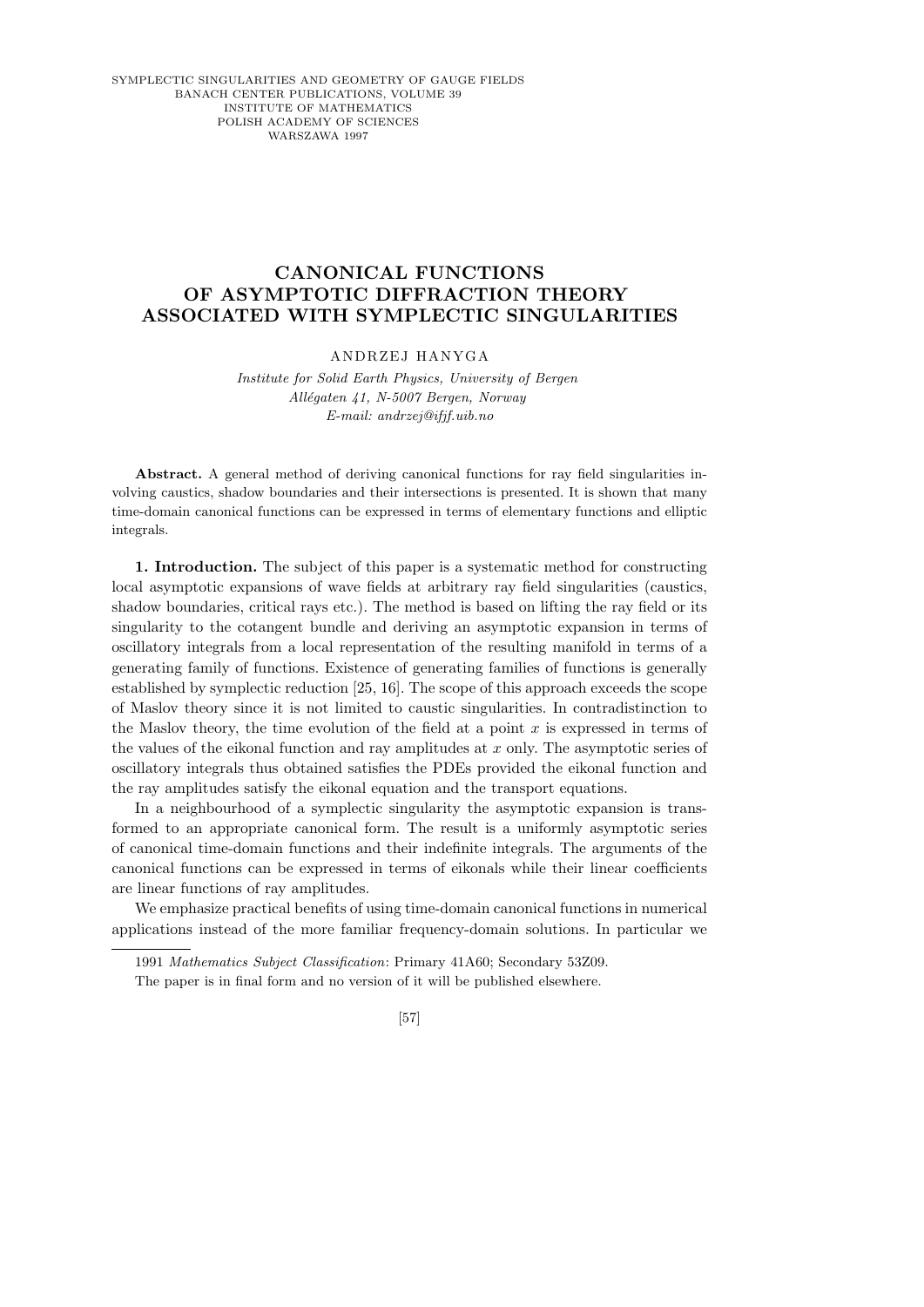list the cases in which explicit analytic solutions are available in the time domain. The literature on time-domain canonical functions is scarce. Time-domain canonical functions for simple caustics were derived in [4, 24, 3, 15]. The canonical expressions given in [4] and in [3] are non-uniform while the expression derived in [24] does not satisfy the radiation condition. The method presented in this paper is an extension of [15]. A frequencydomain theory corresponding to Sections 2–4 for  $\mathcal{C}^{\infty}$  functions and manifolds is discussed at length in [6].

Two kinds of asymptotic solutions of PDEs are considered in this paper:

(i) "high-frequency" asymptotic expansions of solutions  $U(x, \lambda)$  of

(1) 
$$
P(x, D_x, -i\lambda) U(x, \lambda) = 0
$$

for  $\lambda \to \infty$ ,

(ii) wavefront expansions of solutions  $V(x, t)$  of

$$
(2) \t\t P(x, D_x, D_t) V(x, t) = 0
$$

where P is a PDE or a pseudo-differential operator,  $x \in \mathcal{X}$  and X is a domain in  $\mathbb{R}^n$ .

Both kinds of expansions are constructed in terms of an eikonal function  $S(x)$  satisfying the Hamilton-Jacobi equation

$$
(3) \t\t\t H(x,p) = 0
$$

with

$$
(4) \t\t\t p = dS(x)
$$

and

$$
H(x, p) = \det P_0(x, p)
$$

where  $P_0$  denotes the principal symbol of  $P(x, D_x, D_t)$ . The eikonal equation can be solved by integrating the bicharacteristic equations

(5) 
$$
\frac{\mathrm{d}x}{\mathrm{d}\tau} = \frac{\partial H}{\partial p}, \quad \frac{\mathrm{d}p}{\mathrm{d}\tau} = -\frac{\partial H}{\partial x}
$$

with appropriate initial data

(6) 
$$
x(0, u) = x^{(0)}(u), \ p(0, u) = p^{(0)}(u), \ u \in \mathcal{U}
$$

satisfying  $H(x^{(0)}, p^{(0)}) = 0$ , related to an initial eikonal  $S^{(0)}$  by the equation

(7) 
$$
p_i^{(0)}(u) dx_i^{(0)}(u) = dS^{(0)}(u) \quad \forall u \in \mathcal{U}
$$

and such that the Hamiltonian vector field  $X_H$  of H is nowhere tangent to  $(x^{(0)}(u), p^{(0)}(u))$ . The eikonal  $S(x)$  is then obtained by integrating along the rays  $x(\cdot, u)$ 

(8) 
$$
\frac{\mathrm{d}\check{S}}{\mathrm{d}\tau} = p_i \frac{\partial H}{\partial p_i}
$$

with the initial condition  $\check{S}(0, u) = S^{(0)}(u)$  and changing the coordinates from  $(\tau, u)$  to  $x$  if possible.

The solutions of equations  $(3)$ – $(4)$  are multi-valued. In order to overcome this difficulty the problem is reformulated as follows. Instead of solving Eqs.  $(3)-(4)$  for the eikonal function S we look for a Lagrangian immersion  $\iota : \Omega \to \Lambda \subset T^*X$ ,  $\Omega \subset \mathbb{R} \times \mathcal{U}$ , satisfying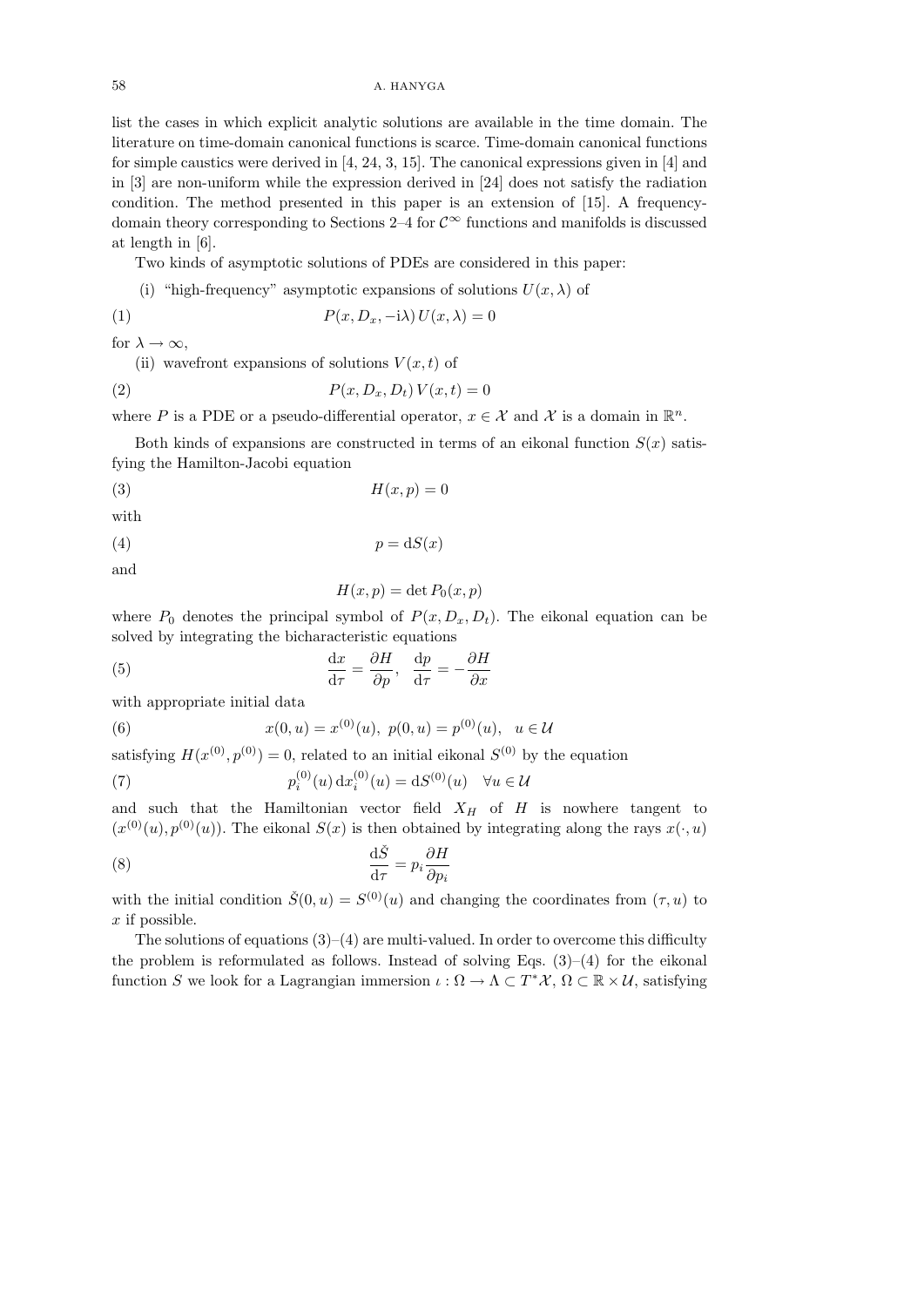$\mathcal{I} \subset \Lambda \subset H^{-1}(0)$ , where  $\mathcal I$  denotes the image of the isotropic immersion  $\mathcal U \ni u \to$  $(x^{(0)}(u), p^{(0)}(u))$ , cf. [2, 9]. If we assume that the vector field  $X_H$  is nowhere tangent to I, the Lagrangian immersion  $\iota$  and the function  $\check{S}$  can be constructed by integrating equations (5) with the initial data (6) [9], but the coordinate change from  $(\tau, u)$  to x is no longer required.

Geometrical Theory of Diffraction (GTD) [18] leads to more complicated geometrical constructions. In order to satisfy the boundary conditions at boundaries and interfaces (discontinuity surfaces of the coefficients of the differential operator  $P$ ) reflected, transmitted and diffracted ray fields have to be introduced. An interface or a diffracting edge  $x = g(v)$ ,  $v \in \mathbb{R}^{\nu}$ ,  $\nu = 2$  or 1, acts as a secondary source of a ray field satisfying the initial condition

$$
x(0, v) = g(v), \ p_i(0, v) \, dg^i(v) = p_i^{(I)}(v) \, dg^i(v)
$$

where  $p^{(I)} = dS^{(I)}$  and  $S^{(I)}(x)$  denotes the eikonal of the incident field, as well as equation  $(3)$  with an appropriate Hamiltonian H. The eikonal is then determined from equation (8) with the initial conditions

$$
S(g(v)) = S(I)(g(v)).
$$

In particular, an interface breaking off at an edge produces a reflected and an edgediffracted ray field generated by the secondary sources on the reflecting surface and at the edge. The associated Lagrangian submanifolds are denoted by  $\Lambda_P$  and  $\Lambda_D$ . The shadow boundary  $\mathcal{B}_P$  for reflected rays is then spanned by those reflected rays which coincide with edge-diffracted rays. The associated reflected and edge-diffracted bicharacteristics also coincide since the initial conditions at the edge and the Hamiltonians for both kinds of rays are identical. Consequently the shadow boundary  $\mathcal{B}_P$  is the projection of

(9) 
$$
\mathcal{I}_P = \Lambda_P \cap \Lambda_D \subset T^* \mathcal{X}
$$

on X. The reflected rays correspond to the points of  $\Lambda_P$  on just one side of the intersection but uniform asymptotic expansions presented in Sections 5–6 require an analytic continuation of the Lagrangian submanifold beyond the intersection. The same remark applies to the shadow boundaries of direct and transmitted rays, with appropriate diffracted rays.

Tangential or critical incidence of rays on a boundary or an interface is another source of diffracted rays, cf. [19]. The methods described below apply to the first of these cases. We shall however limit our considerations to edge and vertex diffraction.

The method developed below depends on the possibility of computing evanescent wavefields in caustic shadows by tracing complex rays. This in turn implies that the Lagrangian submanifold should be a complex analytic variety in the neighbourhood of its caustic singularities. Consequently, we shall assume that both  $\mathcal X$  and  $\Omega$  is a domain in  $\mathbb{C}^n$  and all the mappings are holomorphic.

Notation. The following symbols are used in the paper:

$$
\langle v | w \rangle - \text{scalar product in } \mathbb{R}^3
$$
  

$$
\langle v | A | w \rangle = \langle v | A w \rangle
$$
  

$$
\langle f, g, \dots \rangle - \text{an ideal spanned by } f, g, \dots
$$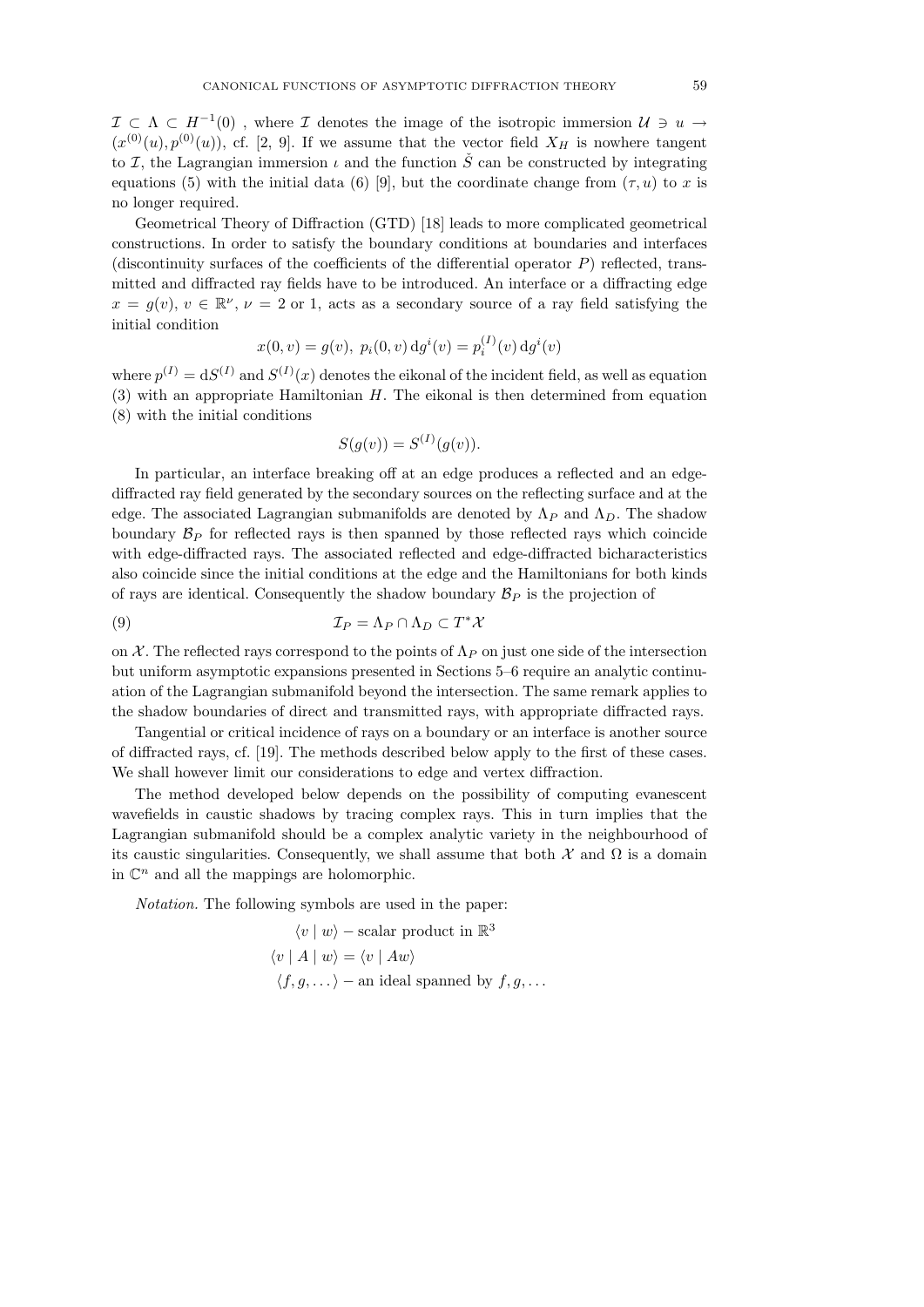2. Singularities of ray fields and oscillatory integrals. Broadly speaking, a ray field singularity is a locus of points at which the amplitudes  $A_k(x)$  of the primitive asymptotic ray expansions

$$
U \sim \sum_{k=0}^{\infty} (\mathrm{i}\lambda)^{-k} A_k(x) \, \exp[\mathrm{i}\lambda S(x)]
$$

$$
V \sim \sum_{k=0}^{\infty} A_k(x) \, f_k(t - S(x))
$$

with

or

 $f'_{k+1}(\tau) = f_k(\tau)$ 

tend to infinity. It will be shown later that ray field singularities are either projections on  $X$  of the intersections of different branches of the Lagrangian manifolds over  $X$  (more specifically self-intersections and folds) or projections of the singularities of the Lagrangian manifolds. In particular, caustics are projections of the folds  $\mathcal F$  of  $\Lambda$  over  $\mathcal X$ , i.e. singularities of the projection  $\pi : T^*\mathcal{X} \to \mathcal{X}$  restricted to  $\Lambda$ :

$$
\mathcal{F} = \{ q \in \Lambda \mid \text{corank } \mathcal{D}\pi(q) > 0 \}.
$$

At the projections of the self-intersections  $\mathcal I$  of  $\Lambda$  the amplitudes of diffracted rays are infinite. A related phenomenon is the blow-up of head-wave amplitudes along the critically reflected rays, which are associated with the coalescence of reflected and head-wave rays.

We now show how an asymptotic solution of equation (1) can be constructed in terms of oscillatory integral expansions.

THEOREM 1 [25]. A Lagrangian submanifold  $\Lambda$  can locally be expressed by the formula

(10) 
$$
\Lambda = \{(x, p) \in T^* \mathcal{X} \mid \exists u \in \mathcal{U} : p = \frac{\partial \phi}{\partial x}, \frac{\partial \phi}{\partial u} = 0\}
$$

where  $\phi: \mathcal{U} \times \mathcal{X} \to \mathbb{C}, \mathcal{U} \subset \mathbb{C}^m$ , is analytic and satisfies the condition (\*) the 1-forms  $d\frac{\partial \phi}{\partial x}$  $\frac{\partial \varphi}{\partial u_i}$ ,  $i = 1, \ldots, m$  are linearly independent of

$$
\mathcal{M} = \{ (u, x) \in \mathcal{U} \times \mathcal{X} \mid \frac{\partial \phi}{\partial u} = 0 \}.
$$

Condition (\*) excludes Lagrangian manifolds with singularities, which appear in smooth body diffraction.

Let  $\text{pr}_\mathcal{X}: \mathcal{U} \times \mathcal{X} \to \mathcal{X}$  denote the projection onto X. If  $\det \partial^2 \phi / \partial u^2 \neq 0$  at some  $(u, x) \in \mathcal{M}$  then  $\mathrm{pr}_{\mathcal{X}} | \mathcal{M}$  is locally a submersion. In this case  $\pi | \Lambda$  is a submersion in a neighbourhood of  $p = \frac{\partial \phi}{\partial x}(u, x)$ . Consequently

(11) 
$$
\mathcal{F} = \{(x, p) \in \Lambda \mid \exists u \in \mathcal{U} : p = \frac{\partial \phi}{\partial x}, \ \frac{\partial \phi}{\partial u} = 0, \ \det \frac{\partial^2 \phi}{\partial u^2} = 0\}
$$

Suppose now that  $\Lambda$  has been constructed as described in Section 1 and  $\iota$  denotes the immersion  $\mathcal{M} \to \mathcal{U} \times \mathcal{X}$ . If  $\Omega$  is a connected open subset of  $\mathcal{M}$  such that det  $\partial^2 \phi / \partial u^2 \neq 0$ on  $\Omega$ , then a comparison of equations (4) and (10) shows that  $(\text{pr}_{\mathcal{X}}|\mathcal{M})_*^{-1}\iota_*\phi$  differs from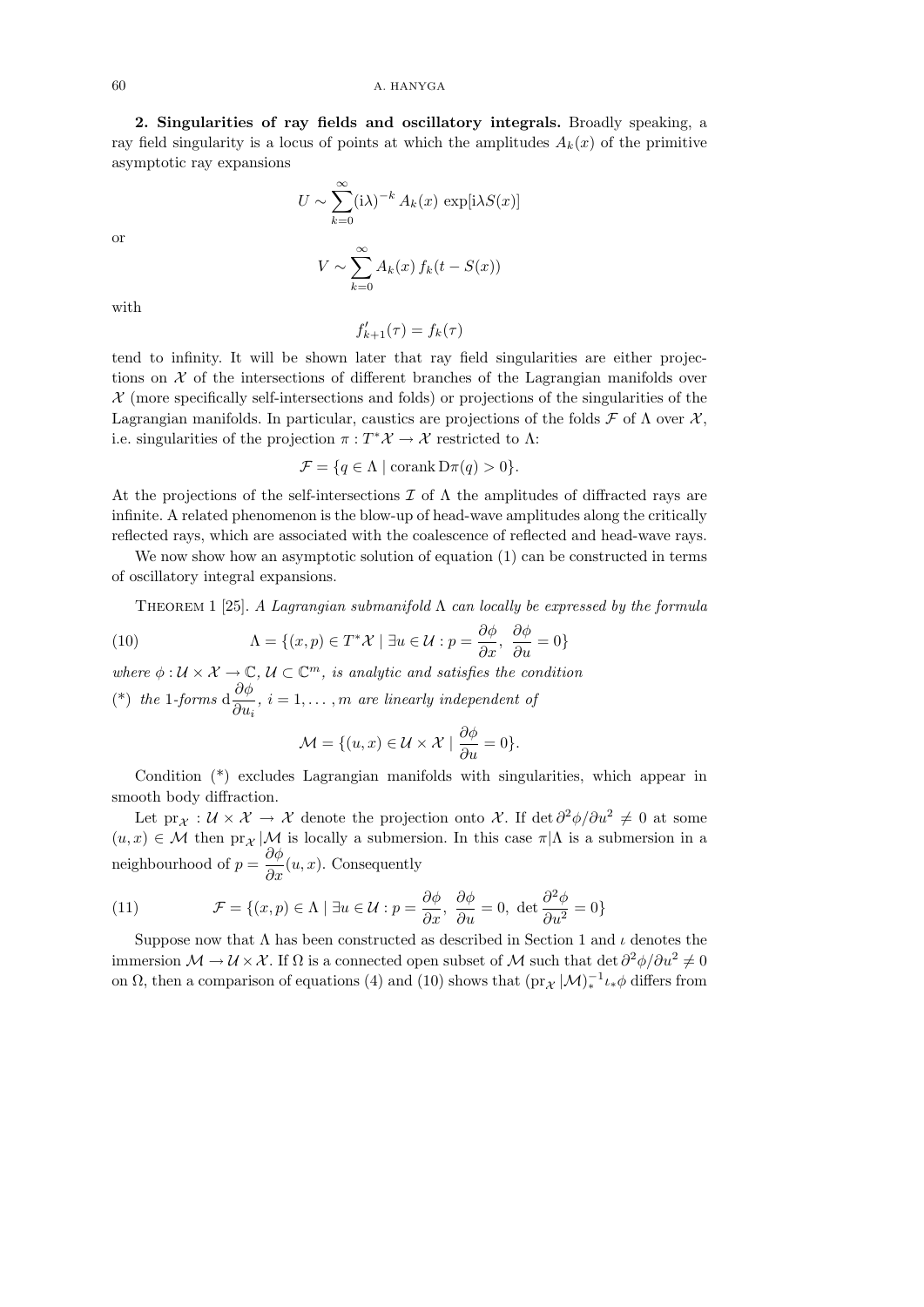the eikonal by a constant. This suggests that the asymptotic solution of equation (1) for  $\lambda \to \infty$  can be written in the form of a compound asymptotic [9]

(12) 
$$
U(x,\lambda) \sim \int_{\mathcal{U}} a(u,x,\lambda) \exp[i\lambda \phi(u,x)] \, \mathrm{d}u
$$

where

$$
a(u, x, \lambda) \sim \sum_{k=0}^{\infty} (\mathrm{i}\lambda)^{-k} a_k(x, u).
$$

For comparison with ray expansions, the stationary phase method [7, 9] can be applied to expression (12). The eikonals  $S^{(j)}(x)$  and ray amplitudes  $A^{(j)}(x)$  are obtained by substituting the solutions  $u = u^{(j)}(x)$  of  $\partial \phi / \partial u = 0$  in  $\phi$  and in

$$
(2\pi/|\lambda|)^{-m/2} \exp(i\pi \, \text{sgn} \, \phi_{uu}/4) \, a_0(x, u) / |\det \phi_{uu}|^{1/2}
$$

respectively, where  $\phi_{uu} := \partial^2 \phi / \partial u^2$ . The following theorem [15] describes the necessary conditions for expression  $(12)$  to be an asymptotic solution of equation  $(1)$ :

THEOREM 2. If  $U(x, \lambda)$  satisfies equation (1) in the asymptotic sense:

$$
P(x, D_x, \lambda) U(x, \lambda) = O[\lambda^{-\infty}]
$$

then

(i) the Lagrangian submanifold

$$
\Lambda := \{ (x, p) \mid \frac{\partial \phi}{\partial u} = 0, \ \frac{\partial \phi}{\partial x} = p \}
$$

satisfies the generalized eikonal equation  $\Lambda \subset \{(x,p) \mid \det P_0(x,p) = 0\}$ ;

(ii) the function  $a_0(u, x)$  satisfies the polarization equations:

$$
a_0(x) = c(x) r(x, \frac{\partial \phi}{\partial x}) + O\left[\frac{\partial \phi}{\partial u}\right]
$$

where  $r(x, p)$  is a unit vector in ker  $P_0(x, p)$  for  $(x, p) \in H^{-1}(0)$ ;

(iii) the half-form  $\rho := c \left( \frac{dx^1}{\lambda} \ldots \frac{dx^n}{\lambda^n} \right)^{1/2}$  [9] satisfies the transport equation

$$
\text{(#)} \qquad \qquad \mathcal{L}_{X_H} \log \rho + \langle r \, | \, \mathrm{i} P_1 - \frac{1}{2} \, \frac{\partial^2 P_0}{\partial p_j \, \partial x^j} \, | \, r \rangle = 0
$$

where  $X_H = \frac{\partial H}{\partial H}$  $\partial p_i$ ∂  $\frac{\partial}{\partial x^i} - \frac{\partial H}{\partial x^i}$  $\partial x^i$ ∂  $\frac{\partial}{\partial p_i}$  is the Hamiltonian vector field associated with H.

Eq.  $(\#)$  is a generalization of the scalar transport equations derived in [6, 9]. An asymptotic solution of equation (2) can be constructed as follows:

(13) 
$$
V(x,t) = (1/2\pi) \int_{-\infty}^{\infty} \frac{|\lambda|^{m/2}}{(2\pi)^{m/2+1}} \exp(-\mathrm{i}m\frac{\pi}{4}\mathrm{sgn}\lambda) U(x,\lambda) \exp(-\mathrm{i}\lambda t) \,\mathrm{d}\lambda.
$$

The additional frequency filter in the integrand of (13) ensures that the lowest-order contribution of a non-degenerate minimum of  $\phi(\cdot, x)$  to  $V(x, t)$  has the form of a Dirac delta  $A(x)\delta(t-T(x))$ . Substituting equation (12) in equation (13) and carrying out integration over  $\lambda$  one obtains the following integral representation of  $V(x, t)$  for  $m = 1$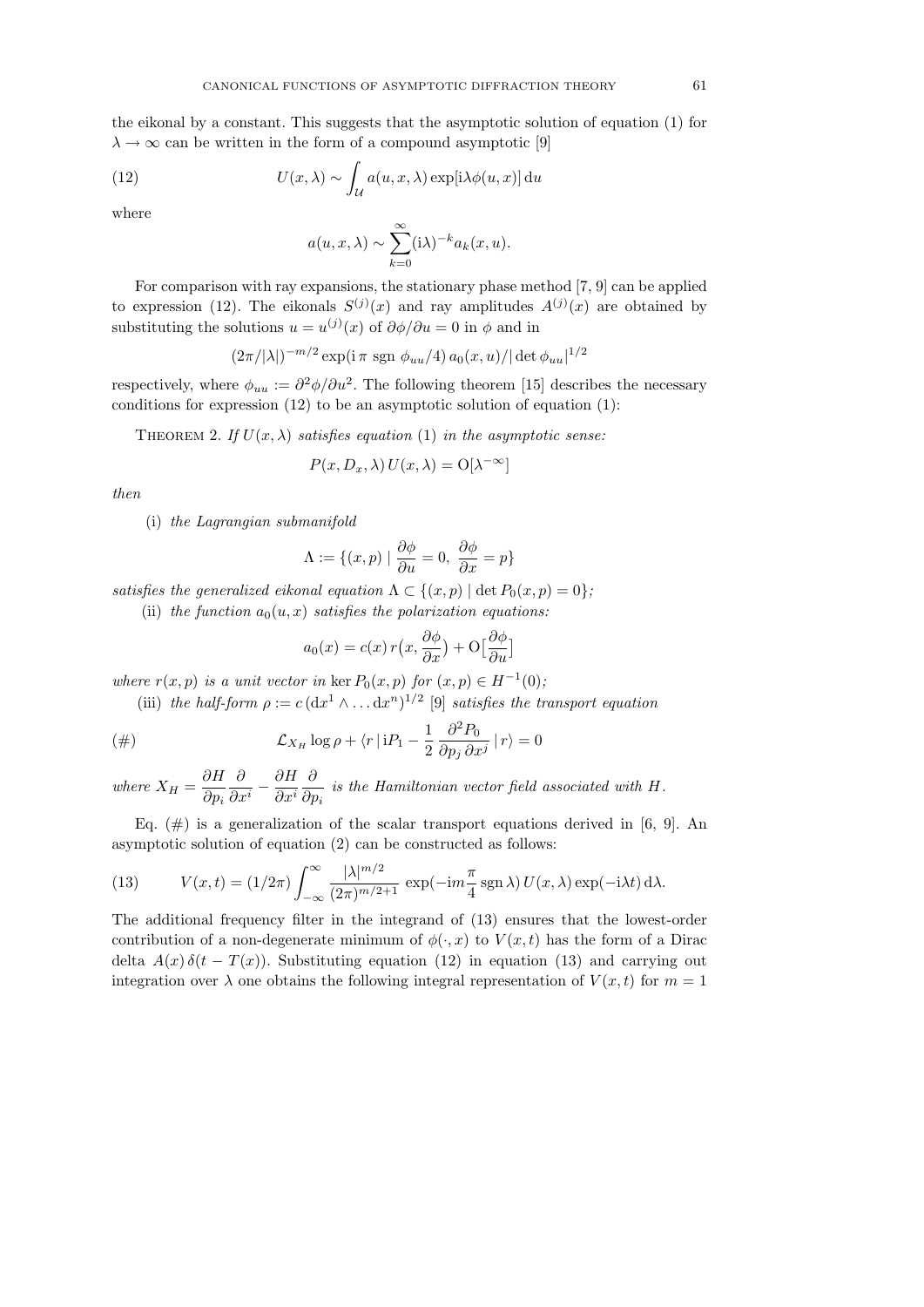and  $m = 2$ , respectively:

(14) 
$$
V(x,t) \sim \sum_{l=0}^{\infty} F_l(t,x,a_l)
$$

where

(15) 
$$
\frac{\partial F_{l+1}(t,x;a)}{\partial t} = F_l(t,x,a), \ l = 0, \ldots
$$

and

(16) 
$$
F_0(t, x; a) = 1/(\sqrt{2}\pi) \frac{\partial}{\partial t} \int_{\phi < t} a(u, x) [t - \phi(u, x)]^{-1/2} du
$$

for  $m = 1$  and

(17) 
$$
F_0(t, x, a) = \frac{1}{2\pi} \frac{\partial}{\partial t} \int_{\mathcal{U}} a(u, x) \, \delta(t - \phi(u, x)) \, \mathrm{d}u
$$

for  $m = 2$ .

Numerical applications of Eqs. (16) and (17) require computation of the phase function  $\phi$ . This is feasible in some cases, e.g. in the case of caustic singularities [20].

In order to account for evanescent fields in caustic shadows it is necessary to introduce complex rays joining the source to the points in the shadow. This requirement is met by assuming that the phase and amplitude function are analytic in some neighbourhood of every caustic. In this case the Lagrangian submanifold is an analytic variety and the caustics appear as the projection of its locus of singular points [11].

3. Reduction of general oscillatory integrals to canonical forms. We shall apply singularity theory [1, 22] to transform the phase function  $\phi(u, x)$  to a standard polynomial  $\psi(w, y)$  with respect to the integration variables w, with some x-dependent coefficients  $y(x)$ . The specific polynomial is related to the singularity at hand.

The transformations are local and consequently a partition of unity  $\{e_k\}$  has to be applied to separate the contributions of different unrelated "organizing" singularities as well as the contributions of non-singular subdomains of U, for a given point  $x \in \mathcal{X}$  and a neighbourhood of it. The Jacobians of all the local transformations described below are absorbed in the amplitude.

Consider a neighbourhood of a point  $(0, x_0) \in \mathcal{M}$  such that  $\rho := \text{corank } \phi_{uu} > 0$ . By the parametric version of the Splitting Lemma [22] the phase function  $\phi$  can be locally transformed to the form

$$
\tilde{\phi}(v, w, y) = \sum_{l = \rho + 1}^{m} \frac{1}{2} \sigma_l v_l^2 + \psi(w, y)
$$

where  $w \in \mathbb{C}^{\rho}, \sigma_l \in \{1, -1\}$  and rank  $\psi_{ww} = 0$ , by a transformation  $u \to (v, w) = f(u, x)$ ,  $y = F(x)$ . The "inessential" variables v are eliminated by applying the stationary phase method to the integral over v. This leaves a factor  $N = (2\pi/\lambda)^{(m-\rho)/2} \exp[i\pi \sum_{l=1}^{\rho} \sigma_l/4],$ which is irrelevant for the following derivations. The function  $\psi$  is chosen to be a universal unfolding of a singularity in the Thom-Arnold list [1, 22]. The asymptotic contribution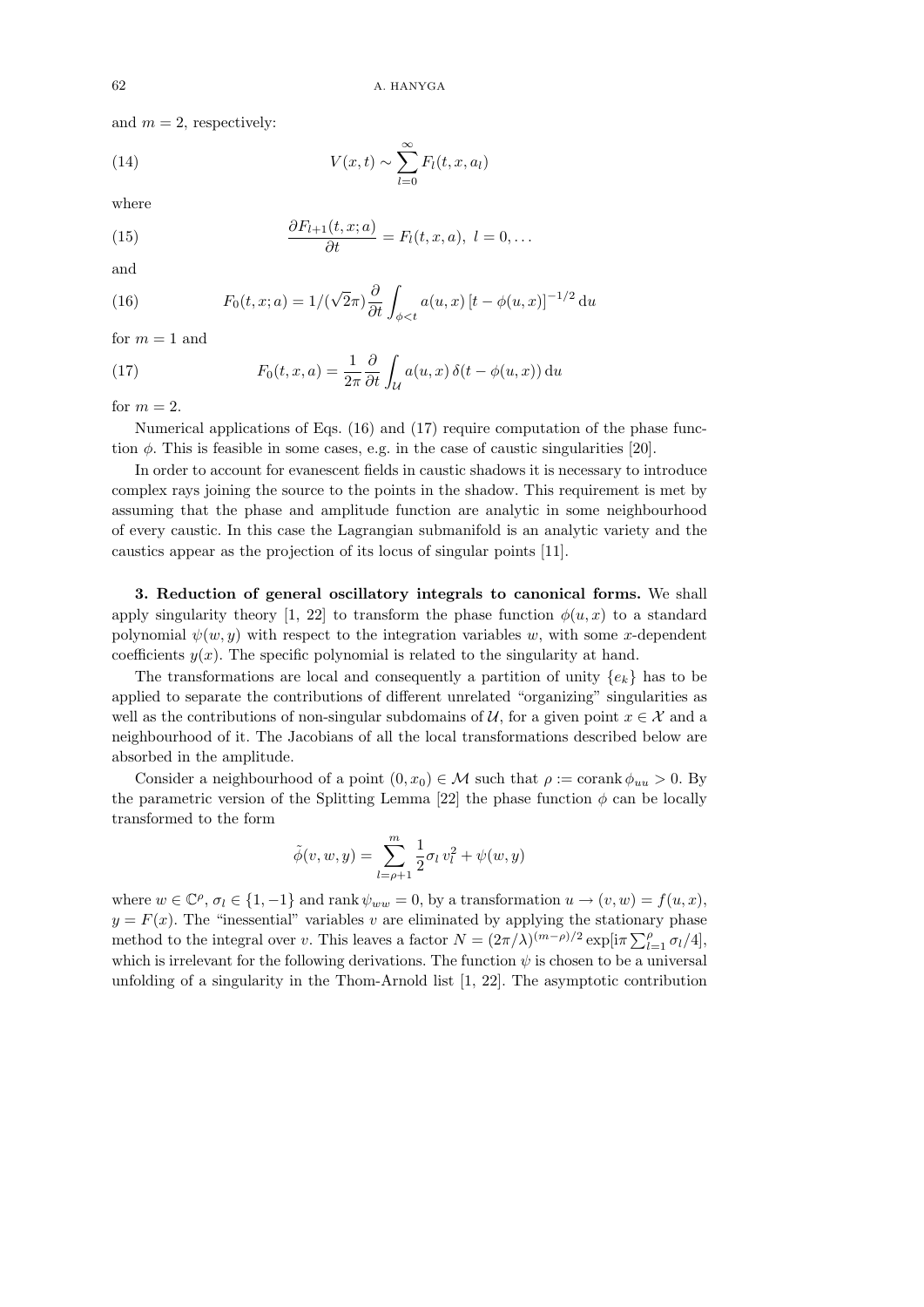of the singularity to the wave field  $U(x, t)$  assumes the following form

(18) 
$$
\tilde{U} \sim N \int_{\mathcal{W}} dw \, b(w, x, \lambda) \, e^{i\lambda \psi(w, y(x))}
$$

where  $W \subset \mathbb{R}^{\rho}$  and  $b = a J e_k$ ,  $J = \partial(u)/\partial(v, w)$  and we note that  $b | \partial W = 0$ .

We then apply the generalized Malgrange preparation theorem to obtain an expansion of the amplitude modulo  $\psi_w$ :

(19) 
$$
b = P(w, x) + \sum_{l=1}^{\mu} f_l(w, x) \frac{\partial \psi}{\partial w_l}
$$

where  $P(w, x)$  is a minimal polynomial in w satisfying (19) with coefficients which are holomorphic functions of  $x$  and  $f_l$  are some holomorphic functions. Integrating by parts and noting that  $b|\partial W = 0$  we find that the contribution of the second term on the righthand side is  $O[1/(\lambda)]$ . The  $O[1/(\lambda)]$  correction is then accounted for by rearranging the asymptotic expansion.

For each monomial  $c_{\alpha} w^{\alpha}$  in P there is a corresponding monomial  $y_{\alpha} w^{\alpha}$  in  $\psi$ . Consequently

(20) 
$$
\tilde{U} \sim \frac{N}{i\lambda} \sum_{\alpha} c_{\alpha} \frac{\partial}{\partial y_{\alpha}} \int_{\mathcal{W}} e^{i\lambda \psi} dw + \text{h.o.t.}
$$

The asymptotic contribution of the singularity to the wave field  $V(x, t)$  is obtained by the argument of Section 2:

(21) 
$$
F(t,x) \sim \sum_{r=0}^{\infty} \sum_{\alpha} c_{r\alpha}(x) \frac{\partial}{\partial y_{\alpha}} G_r(t,y), \quad \frac{\partial G_{r+1}}{\partial t} = G_r
$$

where

(22a) 
$$
G_0(t,y) = -\frac{1}{\sqrt{2}\pi} \int\limits_{t>v} \frac{\mathrm{d}w}{\sqrt{t-\psi(w,y)}}
$$

for  $\mu = 1$  and

(22b) 
$$
G_0(t,y) = -\sqrt{|\det \psi_{ww}|} \frac{1}{2\pi} \iint_{-\infty}^{\infty} \delta(t - \psi(w,y)) dw_1 dw_2
$$

for  $\mu = 2$ .

The integral in equation (22a) can be expressed in terms of elementary functions and complete elliptic integrals if the degree of  $\psi$  does not exceed 4. In the second case we apply the following lemma:

Lemma. The integral in equation (22b) can be expressed in terms of elementary functions and elliptic integrals if the following conditions are satisfied:

- (i)  $\psi = aw_1^2 + bw_1 + c$ ;
- (ii)  $b^2 4ac$  is a polynomial in  $w_2$  of degree  $\leq 4$ .

Proof. It is easy to check that

$$
\text{(ii)} \qquad \qquad \int_{y}^{\infty} \delta(x^2 - z) \, \mathrm{d}x = \frac{1}{2} \left\{ \begin{array}{ccc} H(z - y^2) z_+^{-1/2} & \text{if} & y > 0 \\ \left[ 1 + H(y^2 - z) \right] z_+^{-1/2} & \text{if} & y < 0. \end{array} \right.
$$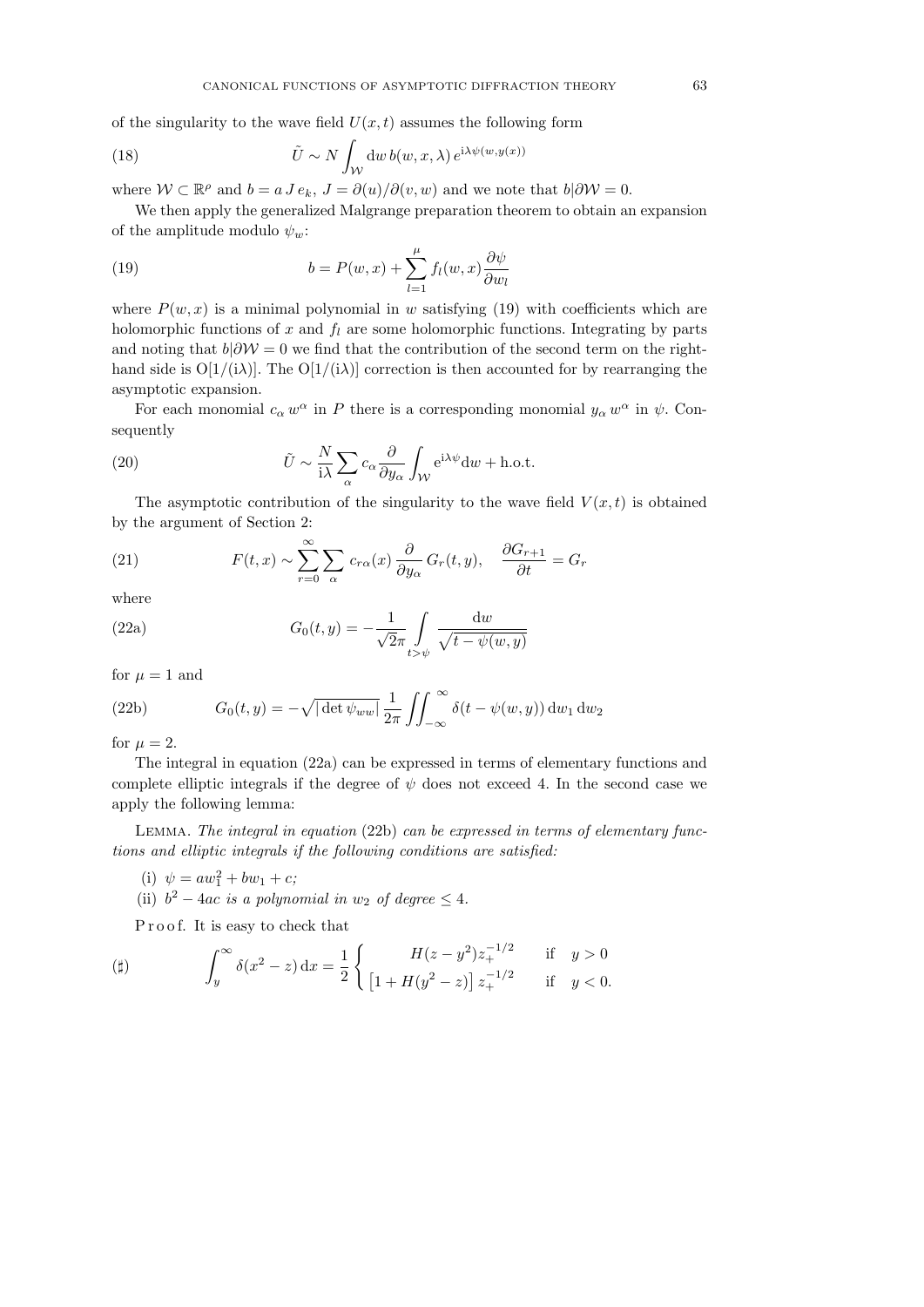In view of (i)  $\psi = a(w_1 + b/2a)^2 + c - b^2/4a$  and Eq. ( $\sharp$ ) can be applied with  $z = c - b^2/4a$ , whence the assertion follows from (ii).  $\blacksquare$ 

It will be seen in Sections 4 and 6 that several canonical time-domain functions satisfy the above conditions. In such cases very efficient algorithms can be developed for numerical evaluation of  $V(x, t)$ .

4. Time-domain canonical solutions at caustics. Stable caustic singularities fall into two categories:

- (i) cuspoid caustics,
- (ii) umbilics.

In a 3-dimensional space  $\mathcal{X} \subset \mathbb{R}^3$  the former are generated by one-dimensional focusing of ray tubes while the latter involve focusing of a ray tube to a point.

Canonical functions  $G_0$  corresponding to cuspoid caustics are derived by substituting the universal unfoldings of the singularities  $A_k, k \geq 3$  in Eq. (22a):

(23) 
$$
\psi = \frac{w^{k+1}}{k+1} + \sum_{l=0}^{k-1} y_k w^k
$$

[1, 22]. The asymptotic contribution of an  $A_k$ -singularity is given by equation (22a). For  $k = 2, 3$  it can be expressed in terms of complete elliptic integrals. Detailed expressions can be found in [15].

Canonical expressions for umbilic singularities are obtained by substituting appropriate polynomials in two variables in (22b). In particular the lemma from the preceding section applies to the elliptic and hyperbolic umbilic  $D_4^{\pm}$ :

(24) 
$$
\psi = w_1^2 w_2 \mp w_2^3 + y_3 w_1^2 + y_1 w_1 + y_2 w_2 + y_0.
$$

5. Singularities at shadow boundaries and at intersections of shadow boundaries. We consider the case of a principal ray field bounded by one or several shadow boundaries. In accordance with the GTD [18] the asymptotics of the wave field can be expressed in terms of the principal ray field and the diffracted ray fields associated with the shadow boundaries.

A shadow boundary is the projection of the intersection of two Lagrangian submanifolds  $\mathcal{I} = \Lambda_1 \cap \Lambda_2$ . The set  $\mathcal{I}$  is an isotropic subvariety of  $T^*\mathcal{X}$ :  $\omega|\mathcal{I} = 0$ . The following theorem describes generating families of functions of isotropic subvarieties [16]:

THEOREM 3. An isotropic subvariety  $\mathcal{I} \subset T^*\mathcal{X}$  can be locally represented in terms of a holomorphic generating family

$$
\phi: \widetilde{\mathcal{U}} \times \widetilde{\mathcal{V}} \times \mathcal{X} \to \mathbb{R}
$$

$$
\widetilde{\mathcal{U}} \subset \mathbb{C}^{M_1}, \ \widetilde{\mathcal{V}} \subset \mathbb{C}^{M_2}, \ \mathcal{X} \subset \mathbb{C}^n
$$

by the equation

(25) 
$$
\mathcal{I} = \{(x, p) \in T^* \mathcal{X} \mid \exists \tilde{u} \in \tilde{\mathcal{U}} : p = \frac{\partial \phi(\tilde{u}, 0, x)}{\partial x}, \frac{\partial \phi(\tilde{u}, 0, x)}{\partial \tilde{u}} = 0, \frac{\partial \phi(\tilde{u}, 0, x)}{\partial \tilde{v}} = 0\}.
$$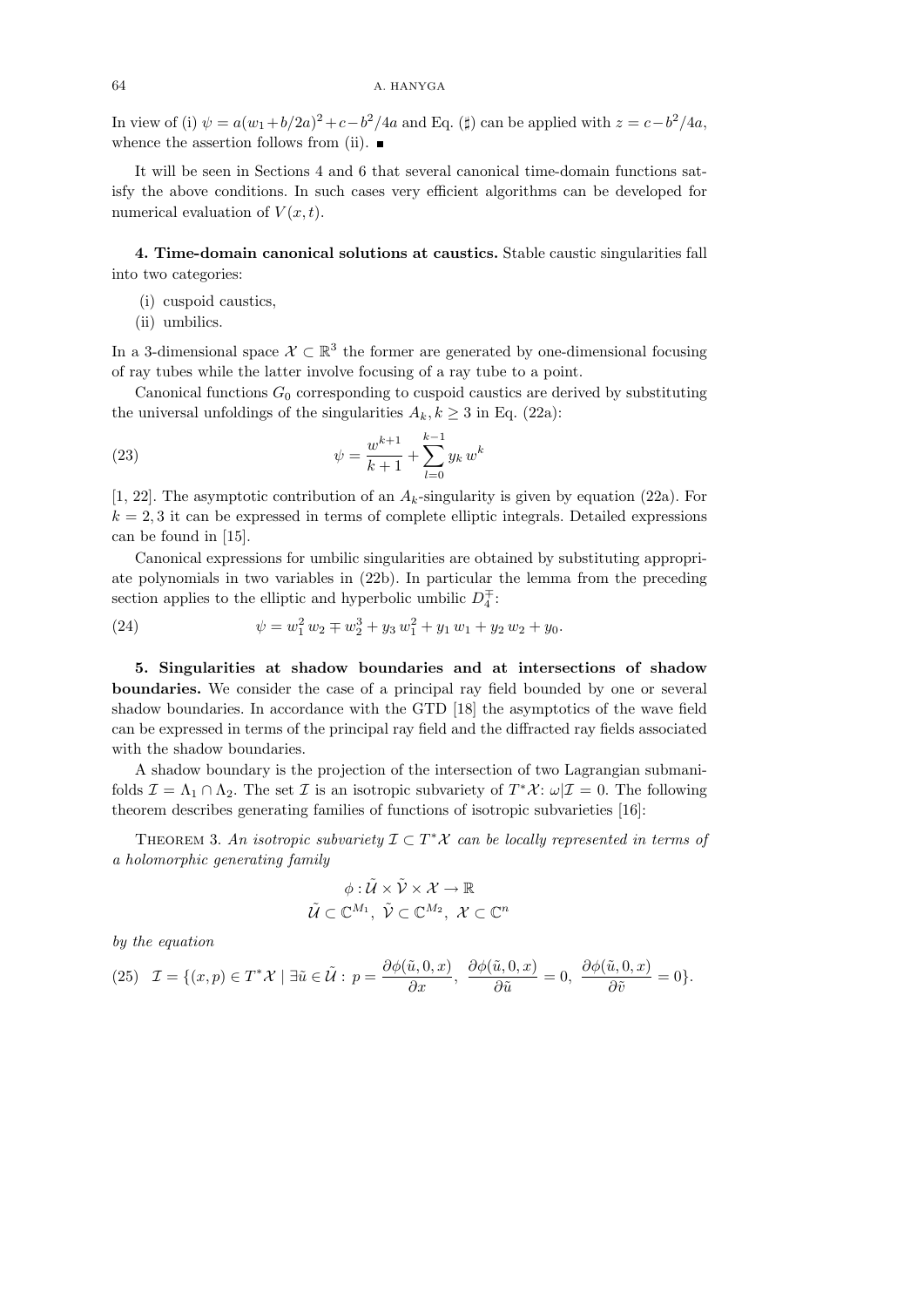Remark. *I* is a submanifold of  $T^*\mathcal{X}$  if the 1-forms

$$
d\frac{\partial\phi}{\partial\tilde{u}_i}
$$
,  $i = 1, ..., M_1$ ;  $d\frac{\partial\phi}{\partial\tilde{v}_j}$ ,  $j = 1, ..., M_2$ 

are linearly independent of

(26) 
$$
\mathcal{M} = \{ (\tilde{u}, \tilde{v}, x) \in \tilde{\mathcal{U}} \times \tilde{\mathcal{V}} \times \mathcal{X} \mid \tilde{v} = 0, \ \frac{\partial \phi}{\partial \tilde{u}} = 0, \ \frac{\partial \phi}{\partial \tilde{v}} = 0 \}.
$$

 $I$  is the intersection of the following Lagrangian submanifolds:

(27) 
$$
\Lambda_P = \{ (x, p) \in T^* \mathcal{X} \mid \exists (\tilde{u}, \tilde{v}) \in \tilde{\mathcal{U}} \times \tilde{\mathcal{V}} :
$$

$$
p = \frac{\partial \phi(\tilde{u}, \tilde{v}, x)}{\partial x}, \frac{\partial \phi(\tilde{u}, \tilde{v}, x)}{\partial \tilde{u}} = 0, \frac{\partial \phi(\tilde{u}, \tilde{v}, x)}{\partial \tilde{v}} = 0 \}
$$

and

(28) 
$$
\Lambda_{D_k} = \{(x, p) \in T^* \mathcal{X} \mid \exists (\tilde{u}, \tilde{v}) \in \tilde{\mathcal{U}} \times \tilde{\mathcal{V}} : \tilde{v}_k = 0, p = \frac{\partial \phi(\tilde{u}, \tilde{v}, x)}{\partial x},
$$

$$
\frac{\partial \phi(\tilde{u}, \tilde{v}, x)}{\partial \tilde{u}} = 0, \frac{\partial \phi(\tilde{u}, \tilde{v}_1, \dots, \tilde{v}_{k-1}, 0, \tilde{v}_{k+1}, \dots, \tilde{v}_{M_2})}{\partial \tilde{v}_l} = 0
$$
for  $l = 1, \dots, M_2, l \neq k$ 

for  $k = 1, \ldots, M_2$ . This observation suggests the following ansatz for asymptotic solutions at shadow boundaries:

(29) 
$$
U(x,\lambda) \sim \int_{\hat{U}\times\hat{V}_{+}} d\tilde{u} d\tilde{v} a(\tilde{u},\tilde{v},x,\lambda) \exp[i\lambda\phi(\tilde{u},\tilde{v},x)]
$$

where  $\hat{\mathcal{U}} := \tilde{\mathcal{U}} \cap \mathbb{R}^{M_1}$ ,  $\hat{\mathcal{V}}_+ := \{ \tilde{v} \in \tilde{\mathcal{V}} \cap \mathbb{R}^{M_2} \mid \tilde{v}_l \geq 0 \text{ for } l = 1, ..., M_2 \}.$  The interior stationary points of (29) correspond to the subset

$$
\begin{aligned} \Lambda_P^+:=&\{(x,p)\in T^*\mathcal{X}\mid \exists (\tilde u,\tilde v)\in\hat{\mathcal{U}}\times\hat{\mathcal{V}}_+: \cr p=\frac{\partial \phi(\tilde u,\tilde v,x)}{\partial x},\;\frac{\partial \phi(\tilde u,\tilde v,x)}{\partial \tilde u}=0,\;\frac{\partial \phi(\tilde u,\tilde v,x)}{\partial \tilde v}=0\}\end{aligned}
$$

of  $\Lambda_P$  while the points of  $\bigcup_k \Lambda_{D_k} \backslash \Lambda_P$  correspond to the boundary stationary points of the second kind of (29).

After some modifications Theorem 2 also applies to equation (29). Indeed, assuming that for  $x \in \Omega \subset \mathcal{X}$  all the interior stationary points lie in a subset  $\mathcal{D} \subset \tilde{\mathcal{U}} \times \tilde{\mathcal{V}}_+$  which does not intersect  $\partial(\tilde{U} \times \tilde{V}_+)$ , we can apply the partition of unity argument to split the contributions of interior stationary points from the contributions of the boundary

$$
U = U_{\mathcal{D}} + U_{Bd} + U_R
$$

where

(30) 
$$
U_R = O[\lambda^{-\infty}], P(x, D_x, \lambda) U_R = O[\lambda^{-\infty}]
$$

and  $U_{Bd} = \sum_{k=1}^{M_2} U_k$ , where

$$
(31) \quad U_k = \frac{1}{i\lambda} \int\limits_{\tilde{\nu}_+ \cap \{\tilde{v}_k = 0\}} d\tilde{v}_1 \dots \widehat{d\tilde{v}_k} \dots d\tilde{v}_{M_2} \int\limits_{\tilde{\mathcal{U}}} d\tilde{u} \, a(\tilde{u}, \tilde{v}, x, \lambda) \, \frac{\phi_{\tilde{v}_k}}{\phi_{\tilde{u}}^2 + \phi_{\tilde{v}}^2} \, \exp[i\lambda\phi(\tilde{u}, \tilde{v}, x)]
$$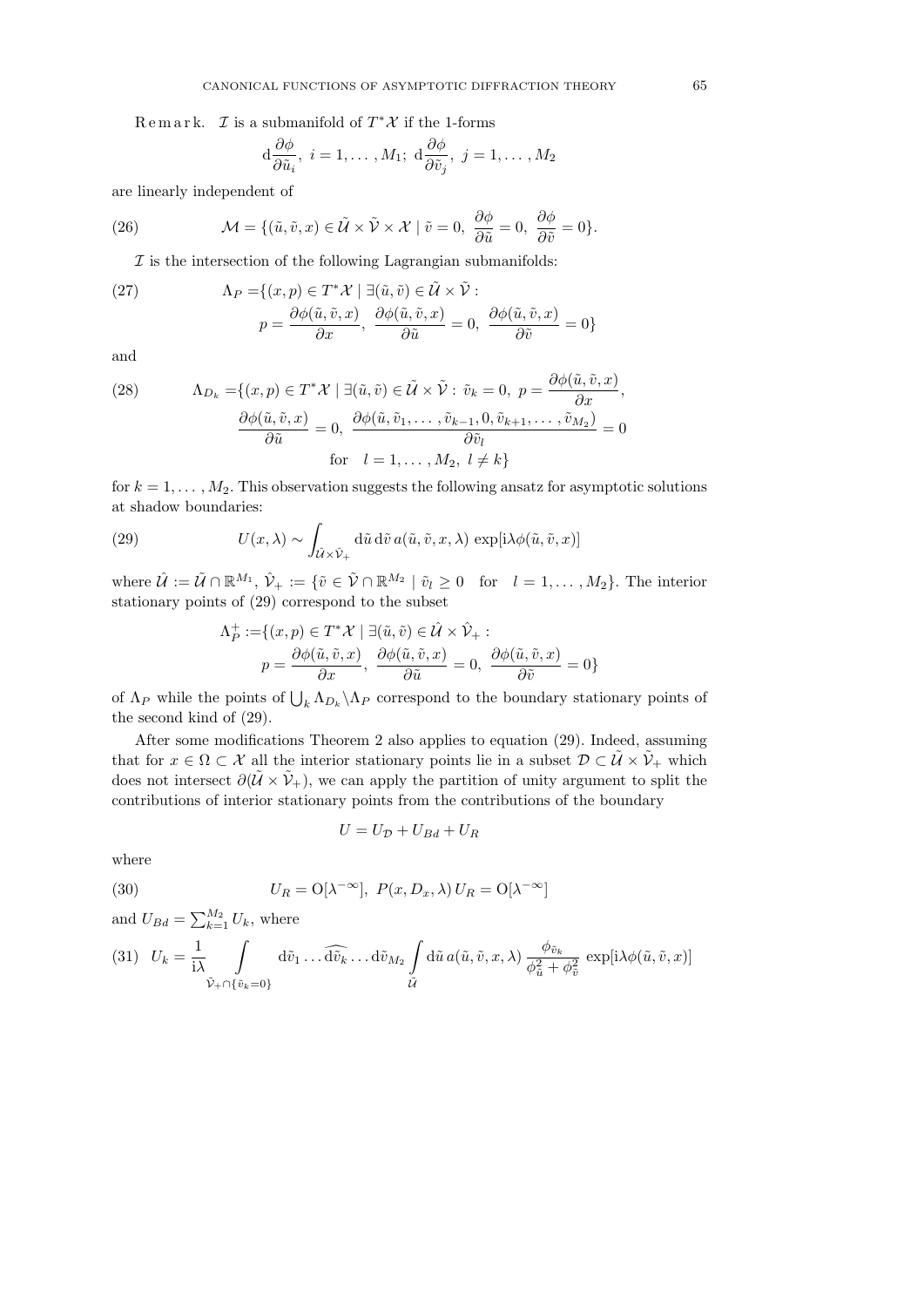and  $\phi_{\tilde{u}}^2 := \sum_l \phi_{\tilde{u}_l}^2$ ,  $\phi_{\tilde{v}}^2 := \sum_l \phi_{\tilde{v}_l}^2$ . In order to derive equations (30) and (31) it is enough to substitute  $R e^{i\lambda \phi}$ , with  $R := (i\lambda)^{-1} \langle \phi_z | \phi_z \rangle^{-1} \langle \phi_z | \frac{\partial}{\partial z} \rangle$ ,  $z = (\tilde{u}, \tilde{v})$ , for  $e^{i\lambda \phi}$  and repeatedly integrate by parts. The operator R is well-defined outside  $\mathcal{D}$ .

If we assume that the boundary stationary points of  $\phi$  are isolated the diffracted wave field  $U_{Bd}$  can be expanded in a ray series

(32) 
$$
U_{Bd} \sim \sum_{k,\sigma} (\mathrm{i}\lambda)^{-k} B_{k,\sigma}(x) \,\mathrm{e}^{\mathrm{i}\lambda S^{(\sigma)}(x)}
$$

with

(33) 
$$
B_{0,\sigma}(x) = a_0(\tilde{u}, \tilde{v}, x) |\det \phi_{ww}|^{-1/2} \phi_{\tilde{v}_l}^{-1} \Big|_{\tilde{v}_l = 0, \phi_w = 0}
$$

for some  $l \leq M_2$  and  $w := (\tilde{u}, \tilde{v}_1, \dots, \tilde{v}_l, \dots, \tilde{v}_{M_2})$ . Theorem 2 can now be applied to both  $U_{\mathcal{D}}$  and  $U_{Bd}$ .

The denominator of  $B_{0,\sigma}(x)$ , Eq. (33), involves two expressions that vanish at symplectic singularities:

- (1)  $\phi_{\tilde{v}_l} = 0$  at the shadow boundary  $\pi(\Lambda_{D_l} \cap \Lambda_P);$
- (2) det  $\phi_{ww} = 0$  at the diffracted-wave caustics.

The singularity of  $B_{0,\sigma}(x)$  associated with the vanishing of  $\phi_{\tilde{v}_l}$  corresponds to the singularity of  $D/r_1^{1/2}$  in the GTD formula for the amplitude of an edge-diffracted signal [18]:  $B_0 = D c^{1/2} |\lambda|^{-1/2} (r_2^0/r_1r_2)^{1/2}$ , where D denotes the diffraction coefficient,  $r_1, r_2$ denote the principal radii of the diffracted wavefront,  $r_1^0 = 0, r_2^0$  denote their values at the diffraction point on the same ray and  $c(x)$  denotes the propagation speed [13, 14].

The same method allows computation of the contribution of a corner point for  $M_2 = 2$ . For simplicity we restrict our attention to the special case

(34) 
$$
U(x,\lambda) = \int_{\tilde{v}_1,\tilde{v}_2 \geq 0} a e^{i\lambda \phi} d\tilde{v}_1 d\tilde{v}_2.
$$

In this case

(35) 
$$
U_{Bd} = -\frac{1}{i\lambda} \left[ \int_0^\infty dv_2 \left. \frac{\phi_{\tilde{v}_1}}{\phi_{\tilde{v}}^2} a e^{i\lambda \phi} \right|_{\tilde{v}_1 = 0} + \int_0^\infty d\tilde{v}_1 \left. \frac{\phi_{\tilde{v}_2}}{\phi_{\tilde{v}}^2} a e^{i\lambda \phi} \right|_{\tilde{v}_2 = 0} \right] + \text{h.o.t.}
$$

where  $\phi_{\tilde{v}}^2 := \phi_{\tilde{v}_1}^2 + \phi_{\tilde{v}_2}^2$ . Substituting  $(i\lambda\phi_{\tilde{v}_k})^{-1} \frac{\partial e^{i\lambda\phi}}{\partial \tilde{v}_k}$  $\frac{\partial \epsilon}{\partial \tilde{v}_k}$  for  $e^{i\lambda \phi}$  in the integral over  $\tilde{v}_k$ ,  $k = 1, 2$ , and integrating by parts we get the lowest-order asymptotic contribution of the corner point in the form

(36) 
$$
\frac{1}{(i\lambda)^2} a \left[ \frac{\phi_{\tilde{v}_1}}{\phi_{\tilde{v}_2}} + \frac{\phi_{\tilde{v}_2}}{\phi_{\tilde{v}_1}} \right] e^{i\lambda \phi} / \phi_{\tilde{v}}^2 \bigg|_{\tilde{v}_1 = \tilde{v}_2 = 0}
$$

The following coalescences are possible in addition to the coalescences of interior and boundary stationary points:

.

(i) an interior stationary point and two boundary stationary points coalesce with the corner  $(0,0);$ 

(ii) one boundary stationary point coalesces with the corner.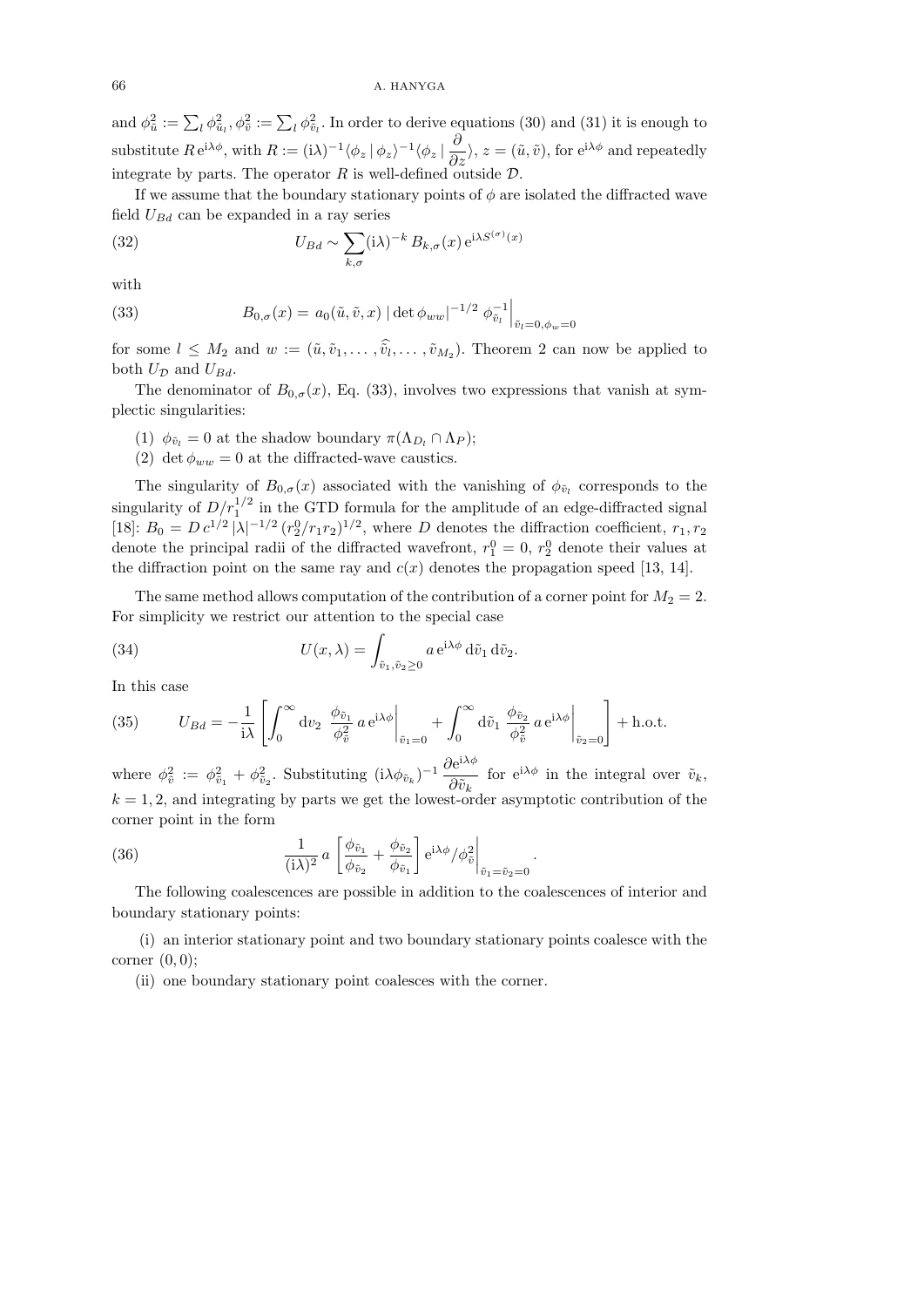In case (i) both  $\phi_{\tilde{v}_1}$  and  $\phi_{\tilde{v}_2}$  tend to zero and the behaviour of expression (36) is quite complex. In case (ii) one of these derivatives tends to zero while the other remains different from zero. Case (i) corresponds to the intersection of two shadow boundaries of the principal signal (which also lies on the shadow boundaries of the edge-diffracted signals) while case (ii) occurs at the shadow boundary of an edge diffracted signal.

6. Canonical functions for shadow boundary singularities. We now consider the asymptotic contribution of a boundary or corner singularity  $[1, 23]$  of the phase function. Applying the version of the Splitting Lemma presented in [23] we get

$$
(37) \qquad \phi(\tilde{u}, \tilde{v}, x) = \psi(u_1, \dots, u_{m_1}, v_1, \dots, v_{m_2}, F(x)) + \sum_{k=m_1+1}^{M_1} \frac{1}{2} \sigma_k u_k^2 + \sum_{l=m_2+1}^{M_2} \rho_l v_l
$$

where  $\sigma_k, \rho_l \in \{-1, 1\}$ ,

(38) 
$$
\psi(u, v, y) = \psi_0(u, v) + \sum_{j=1}^{\mu} y_j h_j(u, v) + y_0
$$

is a universal unfolding of a boundary or corner singularity  $\psi_0$  of boundary corank  $m_2 > 0$ . The monomials  $\{h_j, j = 1, \ldots, \mu\}$  constitute a basis of

$$
\mathcal{M}/\langle \partial \psi_0/\partial u_1,\ldots,\partial \psi_0/\partial u_{m_1},v_1 \partial \psi_0/\partial v_1,\ldots,v_{m_2} \partial \psi_0/\partial v_{m_2}\rangle
$$

where M denotes the maximal ideal of  $C_0^{\infty}(\hat{U} \times \hat{V})$ . Standard asymptotic methods [7] can be applied to the integrals over the inessential variables  $u_k$ ,  $k > m_1$ , and  $v_l$ ,  $l > m_2$ , yielding a factor

$$
N = \left(\frac{2\pi}{|\lambda|}\right)^{(M_1 - m_1)/2} \exp\left(i\frac{\pi}{4} \sum_{k=m_1+1}^{M_1} \text{sgn}\,\lambda\right) \prod_{l=m_2+1}^{M_2} \frac{1}{i\lambda \rho_l}
$$

which is irrelevant in the following and will be disregarded.

The contribution of the singularity  $\psi_0$  to the wave field  $U(x, \lambda)$  assumes the form

(39) 
$$
I = \sum_{r=0}^{\infty} \frac{1}{(\mathbf{i}\lambda)^r} I_r, \qquad I_r = \int_{\mathcal{U}\times\mathcal{V}_+} b_r(u,v,x) e^{\mathbf{i}\lambda \psi(u,v,F(x))} \mathrm{d}u \, \mathrm{d}v
$$

with  $\mathcal{U} \subset \mathbb{R}^{m_1}, \mathcal{V}_+ \subset \mathbb{R}^{m_2}, b_r := a_r e_k \partial(\tilde{u}, \tilde{v})/\partial(u, v).$ 

The amplitude function  $b_r$  can now be expanded in the basis  $\{h_i\}$  modulo  $\partial \psi / \partial u_1, \dots, \partial \psi / \partial u_{m_1}, v_1 \partial \psi / \partial v_1, \dots, v_{m_2} \partial \psi / \partial v_{m_2}.$  By the generalized Malgrange preparation theorem [8]

(40) 
$$
b_r(u, v, x) = c_{r0}(x) + \sum_{j=1}^{\mu} c_{rj}(x) h_j(u, v) + \sum_{k=1}^{m_1} f_k(u, v, x) \left. \frac{\partial \psi}{\partial u_k} \right|_{y = F(x)} + \sum_{l=1}^{m_2} v_l g_l(u, v, x) \left. \frac{\partial \psi}{\partial v_l} \right|_{y = F(x)}.
$$

Integration by parts shows that the last two terms of Eq. (40) give a contribution of order  $O[(i\lambda)^{-r-1}]$  to I and consequently can be absorbed in  $I_{r+1}$ . Eq. (40) can be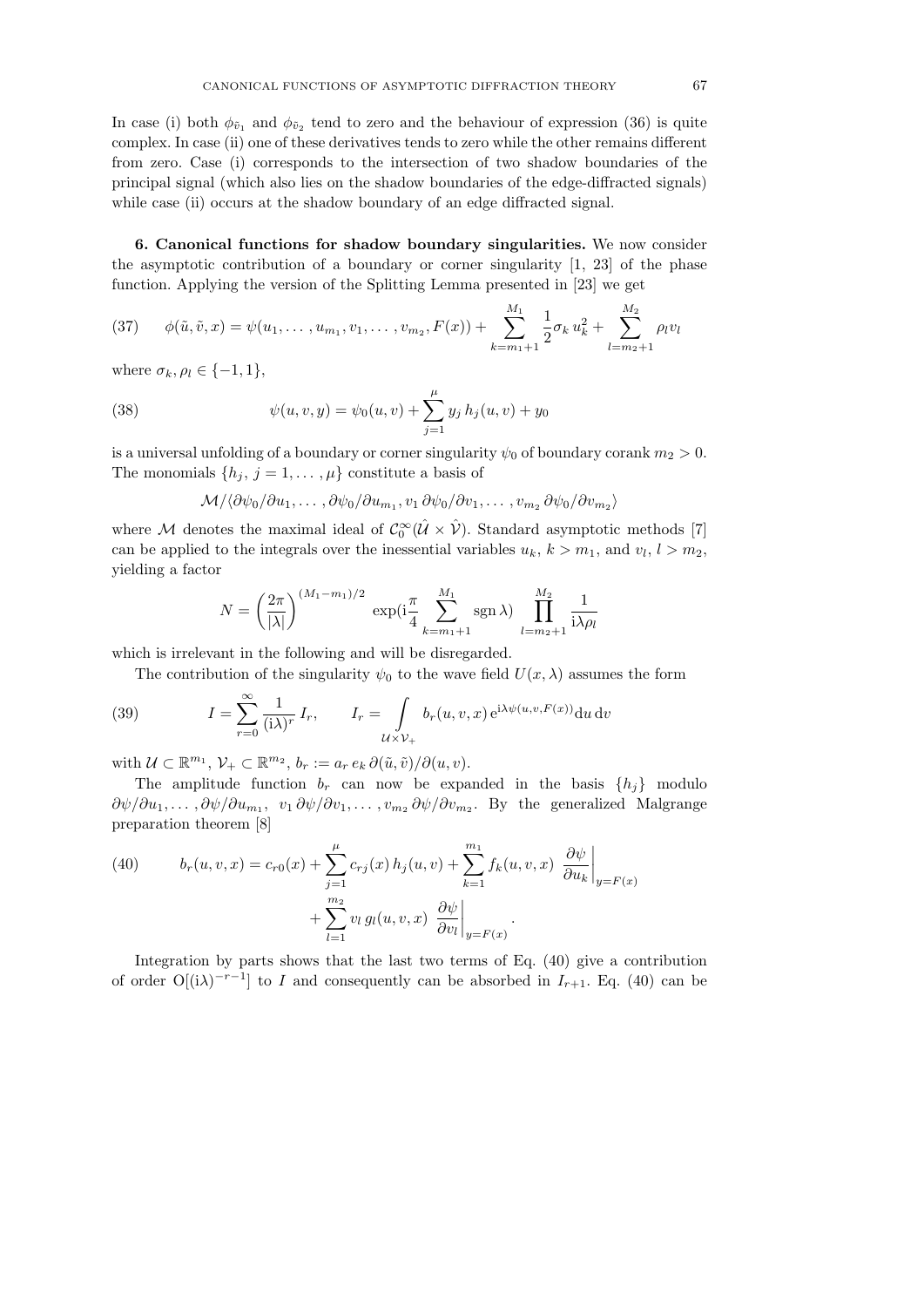.

rewritten in the form

(41) 
$$
I_r = \frac{1}{i\lambda} \sum_{j=0}^{\mu} c_{rj}(x) \frac{\partial}{\partial y_j} \int_{\mathcal{U} \times \mathcal{V}_+} e^{i\lambda \psi} du dv \Big|_{y = F(x)}
$$

The asymptotic contribution  $F(x, t)$  of the singularity to the time-domain wave field  $V(x, t)$ , obtained by substitution of (40)–(41) in (13) with  $m := m_1 + m_2$ , is given by the asymptotic expansion (21) with the canonical functions

(42a) 
$$
G_0(t, y) = -\frac{1}{\sqrt{2\pi}} \int_{\substack{w > 0 \\ t > \psi}} \frac{dw}{\sqrt{t - \psi(w, y)}}
$$

for  $m_1 = 0, m_2 = 1$ ,

(42b) 
$$
G_0(t,y) = -\frac{\sqrt{|\det D^2 \psi(0,y)|}}{2\pi} \int_{-\infty}^{\infty} \int_0^{\infty} \delta(t - \psi(u,v,y)) du dv
$$

for  $m_1 = m_2 = 1$ ,

(42c) 
$$
G_0(t,y) = -\frac{\sqrt{|\det D^2 \psi(0,y)|}}{2\pi} \int_0^\infty \int_0^\infty \delta(t-\psi(u,v,y)) du dv
$$

for  $m_1 = 0, m_2 = 2$ .  $D^2 \psi$  denotes the Hessian of  $\psi$  with respect to  $(u, v)$ .

For the single shadow boundary we apply the universal unfoldings of the boundary singularities listed in [1]. The following singularities have codimension  $\leq 4$ :

(43) 
$$
B_k: m_1 = 0, m_2 = 1, \ \psi(v, y) = \frac{v^k}{k} + \sum_{l=0}^{k-1} y_l v^l
$$

for  $k \geq 2$ ,

(44) 
$$
C_k: m_1 = m_2 = 1, \ \psi(u, v, y) = (u - y_{k-1})v + \frac{u^k}{k} + \sum_{l=0}^{k-2} y_l u^l
$$

for  $k \geq 3$ ,

(45) 
$$
F_4: m_1 = m_2 = 1, \ \psi(u, v, y) = u^3 \pm v^2 + y_3 u v + y_1 u + y_2 v + y_0
$$

with  $v > 0$ .

The  $B_2$  singularity represents a shadow boundary [10, 12]. The  $B_k$  series for  $k > 2$ involves caustics of the principal signal tangent to the shadow boundary. They break off at the shadow boundary and are called "broken caustics" in [19]. The  $C_k$  series involves caustics of the diffracted waves (called the penumbra caustics in [19]).

In the case of the  $F_4$  singularity the principal-wave and diffracted-wave caustics intersect at a common focus of the two kinds of waves. The principal wavefront breaks off at its intersection  $\mathcal E$  with the shadow boundary. The principal rays through  $\mathcal E$  are simultaneously diffracted rays. In the isotropic case (the rays are orthogonal to the corresponding wavefronts) the diffracted and principal rays have a common focus if a center of curvature of the principal wavefront coincides with a center of curvature of  $\mathcal{E}$ , i.e. if  $\mathcal{E}$  is tangent to a principal curvature direction of the principal wavefront.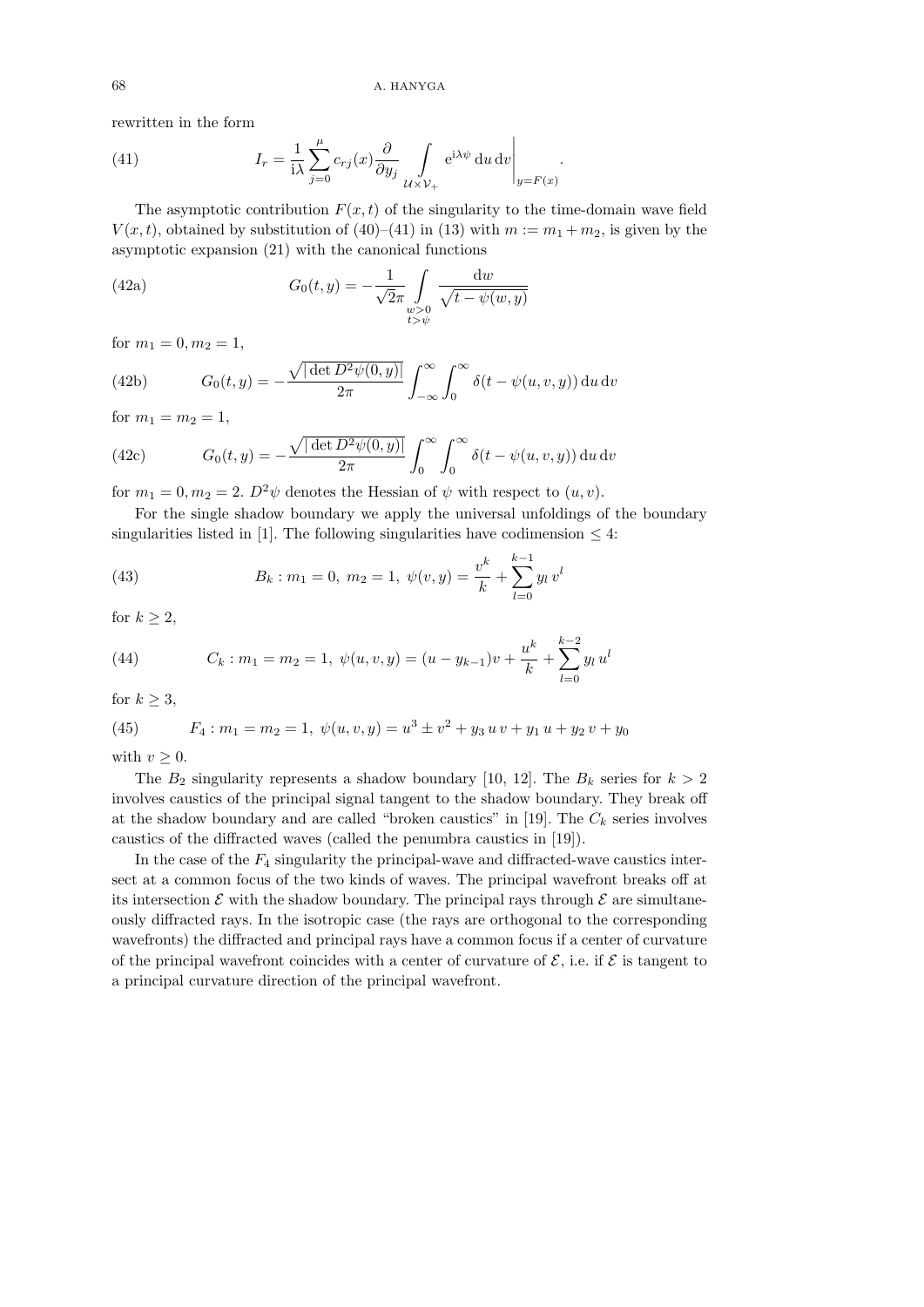The canonical function for  $B_k$  are given by Eq. (42a). For  $B_2$  Eq. (42a) can be expressed in terms of arc sine, while for  $B_3, B_4$  it involves incomplete elliptic functions.

The canonical functions of the  $C_k$  series are distributional limits of algebraic functions defined in the lower half of the complex t-plane. The leading term of the asymptotic expansion (14) for  $C_k$  is

(46) 
$$
F_0(x,t) = 2 \Re \int_0^{\infty} d\lambda \frac{i\lambda}{4\pi^2} \int_{-\infty}^{\infty} du \int_0^{\infty} dv e^{i\lambda[(u-y_{k-1})v+\zeta-t]}
$$

where

(47) 
$$
\zeta = \frac{u^k}{k} + \sum_{l=0}^{k-2} y_l u^l.
$$

Integration over  $v$  can be carried out first

(48) 
$$
\int_0^\infty dv \, e^{i\lambda[(u-y_{k-1})v+\zeta]} = \frac{i}{\lambda} \frac{1}{u-y_{k-1}+i0} \, e^{i\lambda(\zeta-t)}
$$

leading to

(49) 
$$
G_0(t,y) = \frac{1}{2\pi^2} \Re \int_{-\infty}^{\infty} \frac{1}{u - y_{k-1} + i0} \frac{1}{t - \zeta - i0} \, \mathrm{d}u.
$$

The asymptotic contribution associated with  $\Lambda_P$  is now represented by the residue while the saddle points represent the diffracted waves. The canonical function (49) can be evaluated in terms of algebraic functions by closing the contour in the complex u-plane and applying the residue calculus [10, 12].

For the intersection of two shadow boundaries we apply the universal unfoldings of the singularities listed in [23]. The first item in the list of singularities of functions in a quarter plane  $\mathbb{R}^2_+$  has the following form:

(50) 
$$
\psi(v, M, y) = y_0 + y_1 v_1 + y_2 v_2 + M v_1 v_2 + \iota_1 v_1^2 + \iota_2 v_2^2,
$$

$$
\iota_k \in \{+1, -1\} \quad \text{for } k = 1, 2; \quad M \neq \pm 2.
$$

It involves two kinds of parameters: the unfolding parameters  $y_l$  and a module M. The transformation of the phase function  $\phi$  to the polynomial  $\psi$  assumes the following form:

(51) 
$$
\phi(u,x) = \psi(f(u,x), M, g(x))
$$

with a constant M. In the case of diffraction by a sector and a convex principal wavefront  $M = -2\cos\theta$ , where  $\theta$  is the angle at the vertex [14]. The canonical time-domain function assumes the form

(52) 
$$
G_0(t,y) = -\frac{\sqrt{|\Delta|}}{2\pi} \int_0^\infty \int_0^\infty dv_1 dv_2 \ \delta(t - \psi(v, M, y))
$$

with  $\Delta = 4 \iota_1 \iota_2 - M^2$ , is expressible in terms of the arc tangent function [14].

Subsequent items on Siersma's list of corner singularities allow for cusped sectors as well as for intersecting shadow boundaries tangent to a caustic at their intersection. Explicit time-domain solutions can be derived for the lowest codimensions.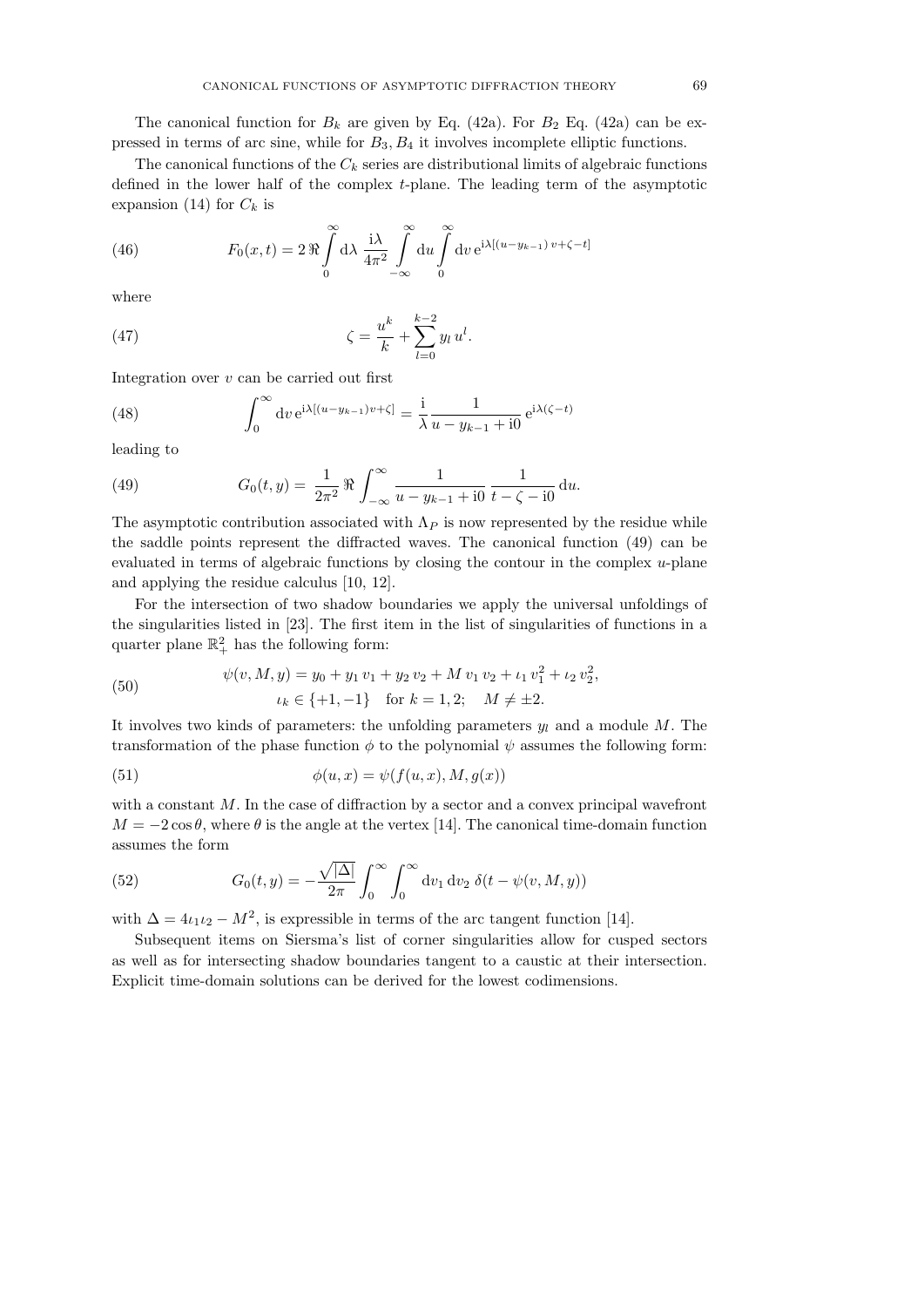**7. Concluding remarks.** The eikonal function associated with a singularity  $A_k$ ,  $D_k$ ,  $B_k$ ,  $C_k$ ,  $F_4$  of codimension  $\mu$  has  $\mu + 1$  branches. The  $\mu + 1$  values of the eikonal at a point are given by a set of polynomial functions of the  $\mu + 1$  unfolding parameters. The values of the eikonal at a point  $x$  can be determined by two-point ray tracing and the unfolding parameters can subsequently be determined by solving an algebraic system of equations [10, 12, 13]. For each r the parameters  $c_{rj}(x)$  can be calculated from the ray amplitudes of order  $r$  by solving a linear system of equations.

The canonical function (52) involves one principal wavefront, two edge-diffracted wavefronts and a vertex-diffracted wavefront. The vertex-diffracted wavefront is generated by the asymptotic contribution of the corner  $(0, 0)$ . The 3 unfolding parameters as well as the module  $M$  can be determined from the 4 eikonals.

Acknowledgement. I am indebted to an anonymous reviewer for reminding me of Duistermaat's paper [6].

## **References**

- [1] V. I. A rn ol*<sup>0</sup>* d, A. N. V a rchen k o and S. M. Hu sein -Z ade, *Singularities of Differentiable Maps*, Vol. I, Birkhäuser Verlag, Basel, 1985.
- [2] S. Benen ti and W. M. Tulcz y jew, *The Geometrical Meaning and Globalization of the Hamilton-Jacobi Method*, in: Differential geometrical methods in mathematical physics, Proc. Conf. Aix-en-Provence//Salamanca 1979, Lecture Notes in Math. 836, Springer, Berlin, 1980, 9–21.
- [3] M. G. Brown and F. D. Tappert, *Causality, caustics and the structure of transient wavefields*, J. Acoust. Soc. Amer. 85 (1986), 251–255.
- [4] R. Bu r rid ge, *The reflection of a pulse in a solid sphere*, Proc. Roy. Soc. London A276 (1962), 367–400.
- [5] J. N. L. Connor, *A method for the numerical evaluation of the oscillatory integrals associated with cuspoid catastrophes: applications to Pearcey's integral and its derivatives*, J. Phys. A 15 (1982), 1179–1190.
- [6] J. J. Duistermaat, *Oscillatory integrals*, *Lagrange immersions and unfolding of singularities*, Comm. Pure Appl. Math. 27 (1974), 207–281.
- [7] M. V. Fedoryuk, *Saddle Point Method*, Nauka, Moscow, 1977 (in Russian).
- [8] M. Golubitsky and V. Guillemin, *Stable Mappings and their Singularities*, Springer-Verlag, New York, 1973.
- [9] V. Guillemin and S. Sternberg, *Geometric Asymptotics*, American Mathematical Society, Providence, RI, 1977.
- [10] A. H an y g a, *Boundary effects in Asymptotic Diffraction Theory, Part I–III*, Seismo-series (int. reports ISEP Univ. of Bergen), Vol. 35–37, Bergen, 1989.
- [11] A. Hanyga, *Local behaviour of wavefields at simple caustics*, Seismo-series (int. reports ISEP Univ. of Bergen), Vol. 38, 1989.
- [12] A. H an y g a, *Numerical applications of Asymptotic Diffraction Theory*, in: Mathematical and Numerical Aspects of Wave Propagation, Univ. of Delaware, June 1993, R. Kleinman et al. (eds.), SIAM, Philadelphia, 1993.